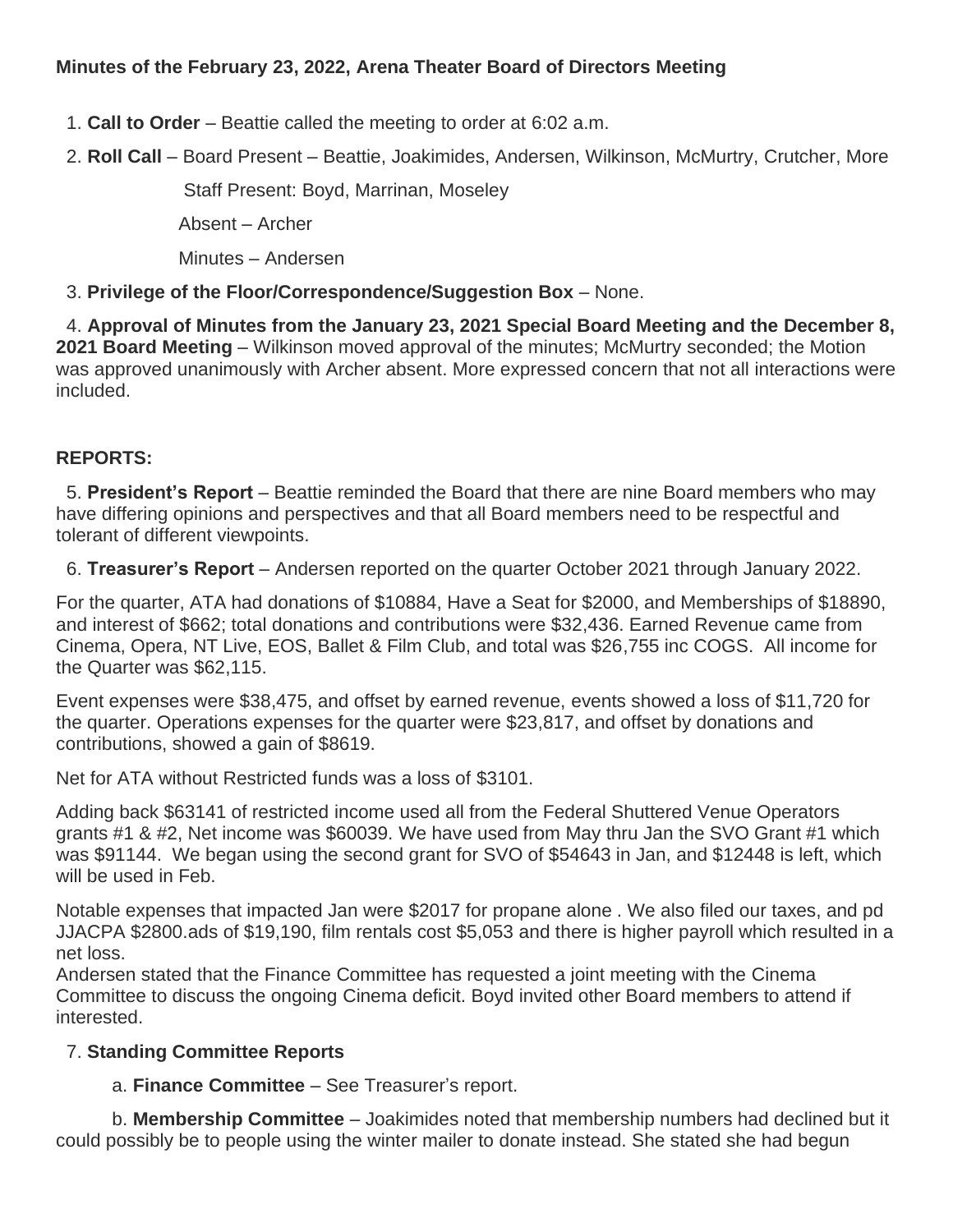reaching out to lapsed members. She noted the winter mailer brought in \$13,490. The spring letter will be generated in the next few weeks with a target of mailing in early May. The annual Board election will be on April 25<sup>th</sup> by Zoom. Candidate statements are due by March 24. Committee has discussed giving donors above \$500 complimentary memberships without any perks.

Sussman suggested allowing candidates to run for the Board irrespective of Theater membership in an effort to expand candidate diversity and supported changing the Board's By-Laws. More agreed and noted that KZYX offers complimentary memberships to their board members. Beattie noted that there is a currently a complimentary membership for those who volunteer a certain number of hours for the Theater. Joakimides stated she felt it was important to be member of the Theater as a Board member. Andersen noted that the Theater is a membership-based organization and questioned why non-members should be able to run for the Board.

Sussman clarified he was only seeking to allow non-members to run for the Board initially and then either pay or receive a complimentary membership for their service due to hardship. Beattie stated the importance of Board members to volunteer at the theater which could result in complimentary membership. More suggested a scholarship opportunity for a new Board member who has a financial hardship.

**Fund Development Committee** – Wilkinson stated the Committee would be working on the spring donation letter in the coming weeks. Sussman provided an update on the Science on Screen program.

#### **Programming Committee (includes cinema, live, telecasts, publicity, and film club)**

**Cinema** – Mosely reported on the 7pm Wednesday vaccination-required screening, noting that only 3 out of 8 screenings performed better than the Wednesday 2pm matinee showing. Mosely noted there would be a Cinema-Finance Committee meeting soon and requested Theater accountant Donna Montag participate as well.

**Live** – Boyd stated the Personnel Committee reviewed and approved a new job description for a "House Manager" who would oversee production of live events and has posted the job announcement. A discussion ensued about the requirements and responsibilities of the position.

**NT Live** – Boyd reported on upcoming shows.

**Publicity** – Mosely explained the process for the upcoming Board candidate election. Sussman discussed promotion of the "Science on Screen" series.

**Film Club – No report.** 

#### **Action Item: Vaccination policy for live events and Science on Screen**

Boyd provided the results of a survey of community members regarding requiring vaccinations for events at Arena Theater. She noted about 2/3 of the 280 respondents favored a vaccination or proof of a negative test. Wilkinson inquired about live shows.

Andersen noted that the mask mandate may be lifted soon. He stated he did not support proof of vaccination and live shows and suggested leaving it up to the performer whether they required proof of vaccination/negative tests. More agreed. Beattie expressed concern about crowd control at live events and how to enforce a vaccination policy. Sussman expressed skepticism that the pandemic was under control.

Sussman moved that live shows return subject to the performer's vaccination requirement, increase capacity to 50% and adhere to the requirements of the County public health officer. Wilkinson seconded. Motion approved with Beattie, Andersen, Wilkinson, Sussman, McMurtry and Joakimides